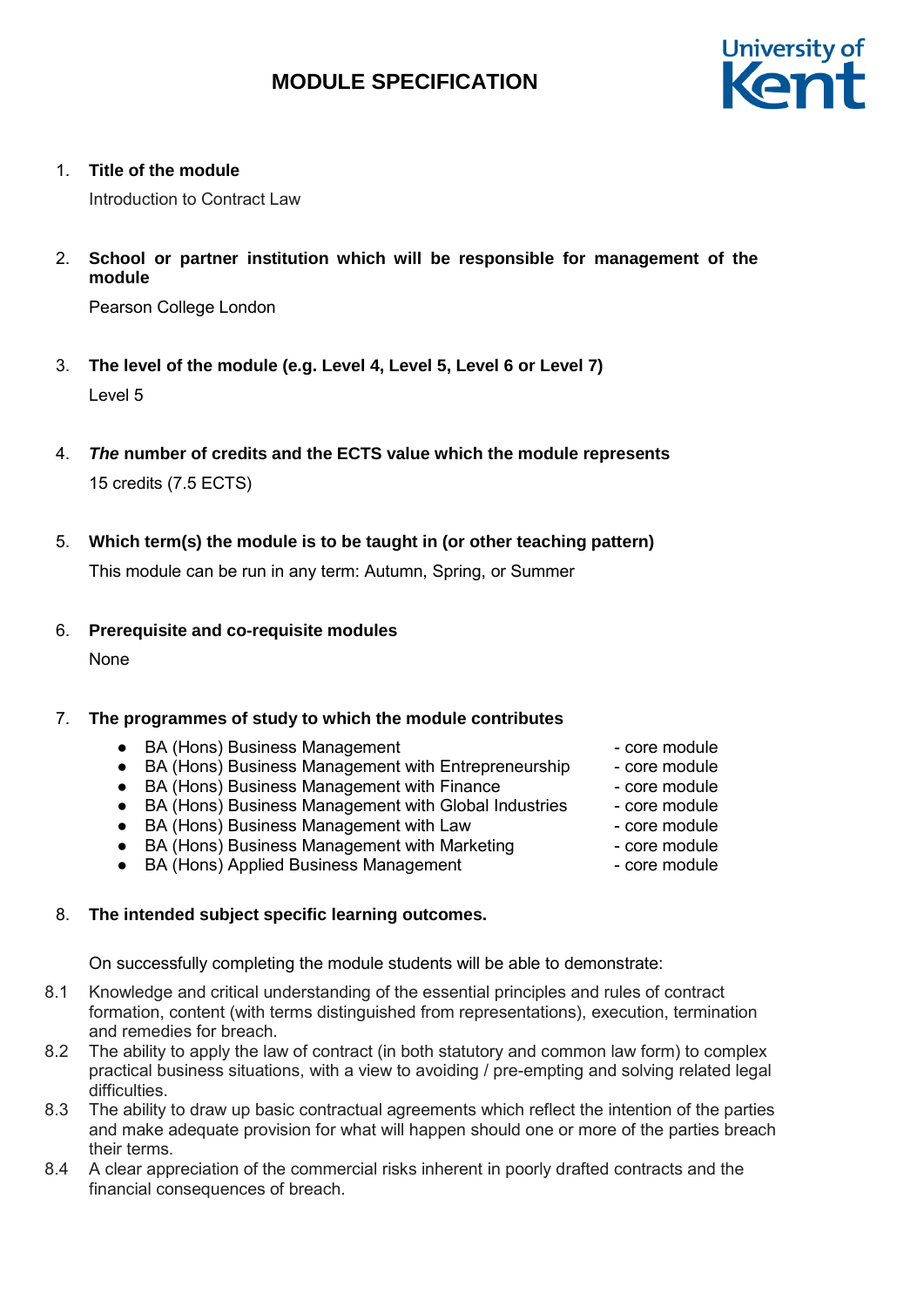

8.5 Critically evaluate the need to draw up contractual agreements which work for all parties concerned, limiting the potential scope for future disaffection and litigation.

## *9.* **The intended generic learning outcomes.**

On successfully completing the module students will be able to:

- 9.1 Demonstrate the ability to work from primary and secondary sources and to use these efficiently to identify appropriate rules of law.
- 9.2 Demonstrate the ability to offer reasoned criticism from a business perspective and use this background to offer new or imaginative solutions or approaches to legal problems.
- 9.3 Critically analyse information using a range of established techniques.
- 9.4 Work with resilience under pressure, producing set outputs within a definite time-limited period.

## 10. **A synopsis of the curriculum**

## **Module Aims**

The aim of this module is to give students a practical introduction to contract law.

It aims to introduce them to the key concepts involved in making a contract and the practical consequences when parties are in breach.

Crucially, the module aims to foster in students an understanding of the relevant law they will need to operate effectively in the commercial world, as well as to develop the associated skills, such as drafting and negotiation, with which they will be able to apply this knowledge to practical effect.

By the end of the module, students should have a solid grounding in the essential principles of contract law and a clear appreciation of how to apply these to practical business situations.

The focus will be on the law of England and Wales, although other jurisdictional variants of this module may be produced in the future.

## **Overview of syllabus**

## **In the course of studying this module, students will cover the following ten topics:**

- 1. Making a contract I from adverts to making and accepting offers in a business context and associated formalities.
- 2. Making a contract II understanding the nature of the bargain element of making a contract and associated technical requirements.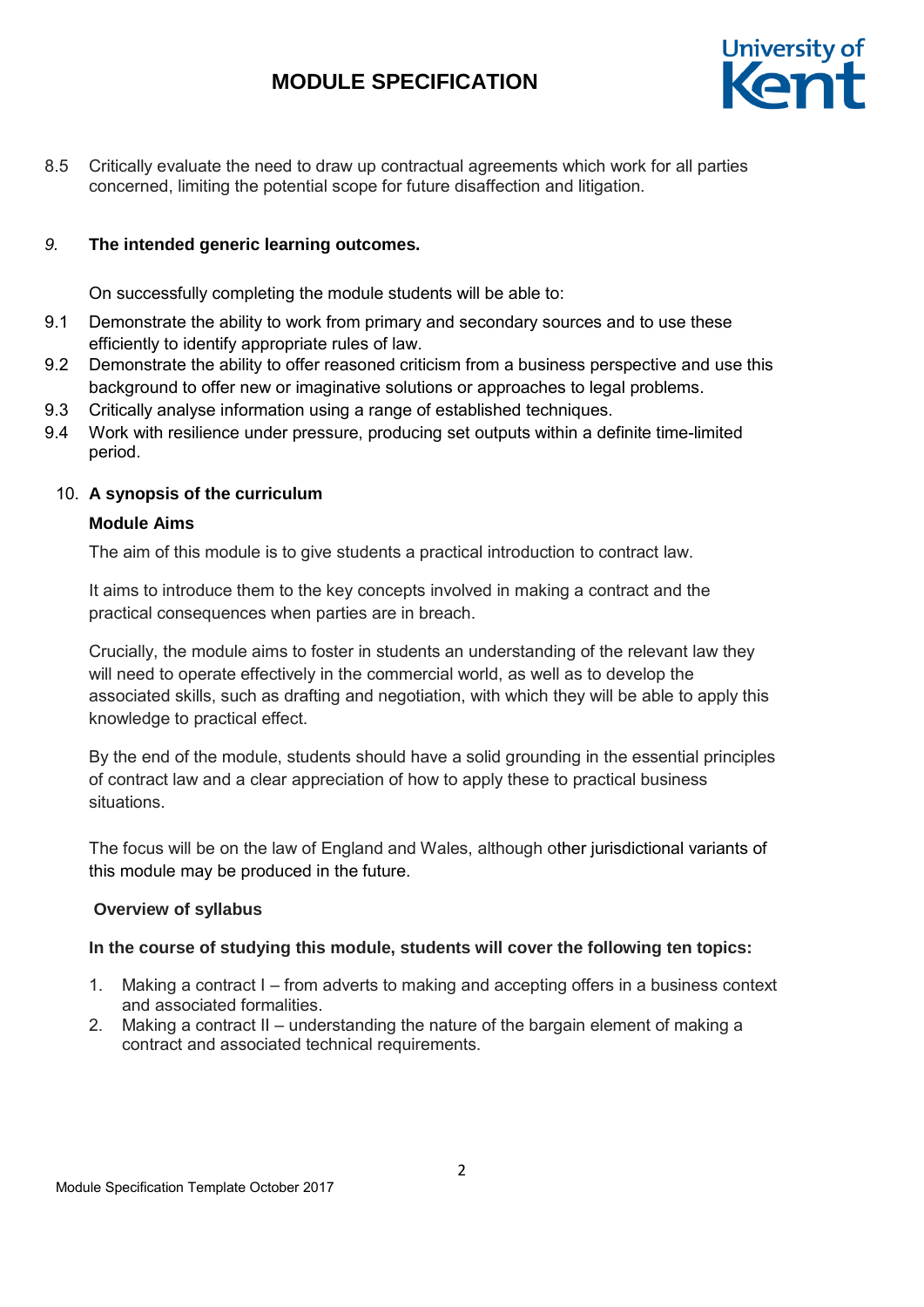

- 3. Content of a contract distinguishing advertising hyperbole / representations from terms and express from implied terms and categorising terms in relation to their importance.
- 4. Exempting and limiting liability I how parties can use terms of a contract to restrict their liability for losses sustained by other contracting parties.
- 5. Exempting and limiting liability II the statutory and common law controls on restriction of liability.
- 6. Avoiding misrepresentation understanding how extra-contractual statements may incur liability if misleading and the financial consequences.
- 7. Performance and breach what you are expected to do to carry out your side of a bargain and what will be classified as breach.
- 8. Frustration when you will not be expected to carry out your side of the bargain because of unforeseen, extraneous events and the financial implications when this happens.
- 9. The financial consequences of breach I how compensation for breach is calculated, looking at both pre-agreed and court determined damages and how compensation is limited by factors such as causation and remoteness.
- 10. Bringing and defending a claim looking at relevant rules of procedure and the mechanics of litigation in the civil courts.

## 11. **Reading List (Indicative list, current at time of publication. Reading lists will be published annually)**

## **Core study text**

- Contract Law by Catherine Elliott and Frances Quinn  $11^{th}$  Ed. (Pearson)(2017)
- Law for Business Students by Alix Adams 10<sup>th</sup> Ed (Pearson)
- Casebook on Contract Law by Jill Poole 10<sup>th</sup> Ed. (Oxford University Press)
- Treital on The Law of Contract by Edwin Peel 13<sup>th</sup> Ed. (Sweet and Maxwell)
- Blackstone's Statutes on Contract, Tort and Restitution 2013-14 (Oxford University Press)
- Gardner, 'Trashing with Trollope: a deconstruction of the postal rules in contract' (1992) 12 Oxford Journal of Legal Studies 170
- Hedley, 'Keeping contract in its place: Balfour v Balfour and the enforceability of informal agreements' (1985) 5 Oxford Journal of Legal Studies 391

Extensive reference will be made to case law, statute law and selected monographs available through the Online Learning Environment.

## 12. **Learning and Teaching methods**

For full details please see the teaching and learning strategy in the programme specification. Students can study this module in the interactive classes model or the mentored independent model. Those on the former will typically experience one lecture and one seminar each week.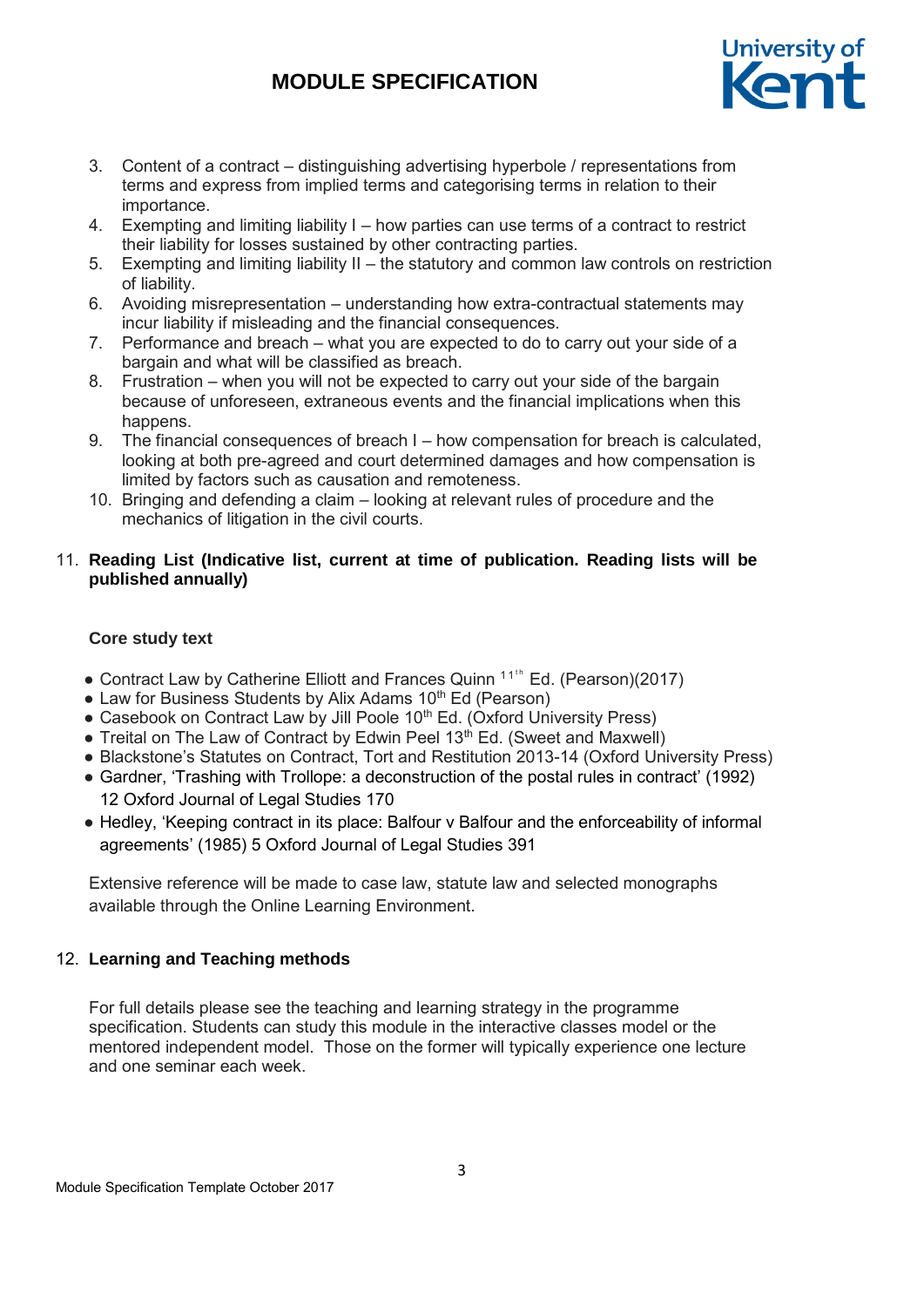

| Scheduled Hours:          | 35  |
|---------------------------|-----|
| <b>Placement Hours:</b>   | 00  |
| Independent Study Hours:  | 115 |
| <b>Total Study Hours:</b> | 150 |

#### 13. **Assessment methods.**

## 13.1 **Main assessment methods**

The module will be assessed as follows:

- coursework of a maximum of 3,500 words (75% of grade);
- A 15 minute client briefing exercise (25% of grade).

A pass must be achieved in the coursework element of assessment in order to pass the module.

### 13.2 **Reassessment methods**

## 14. **Map of Module Learning Outcomes (sections 8 & 9) to Learning and Teaching Methods (section12) and methods of Assessment (section 13)**

| <b>Module</b><br>learning<br>outcome |                           | 8.1              | 8.2                       | 8.3 | 8.4              | 8.5              | 9.1                       | 9.2 | 9.3              | 9.4 |
|--------------------------------------|---------------------------|------------------|---------------------------|-----|------------------|------------------|---------------------------|-----|------------------|-----|
| Learning/<br>teaching<br>method      | <b>Hours</b><br>allocated |                  |                           |     |                  |                  |                           |     |                  |     |
| <b>Private Study</b>                 | 115                       |                  |                           |     |                  |                  |                           |     |                  |     |
| Lectures                             | 10                        | $\boldsymbol{X}$ |                           |     | $\boldsymbol{X}$ | $\boldsymbol{X}$ |                           |     |                  |     |
| <b>Seminars</b>                      | 15                        | X                | $\boldsymbol{\mathsf{X}}$ | X   | X                | X                | $\boldsymbol{\mathsf{X}}$ | X   | $\boldsymbol{X}$ |     |
| <b>Assessment</b><br>method          |                           |                  |                           |     |                  |                  |                           |     |                  |     |
| Coursework<br>(23, 500)<br>لملصمين   |                           | X                | X                         | X   | $\boldsymbol{X}$ | $\boldsymbol{X}$ | $\boldsymbol{\mathsf{X}}$ | X   | $\boldsymbol{X}$ | X   |
| In class<br>exercise (15<br>mins)    |                           |                  | X                         |     |                  |                  |                           | X   |                  | X   |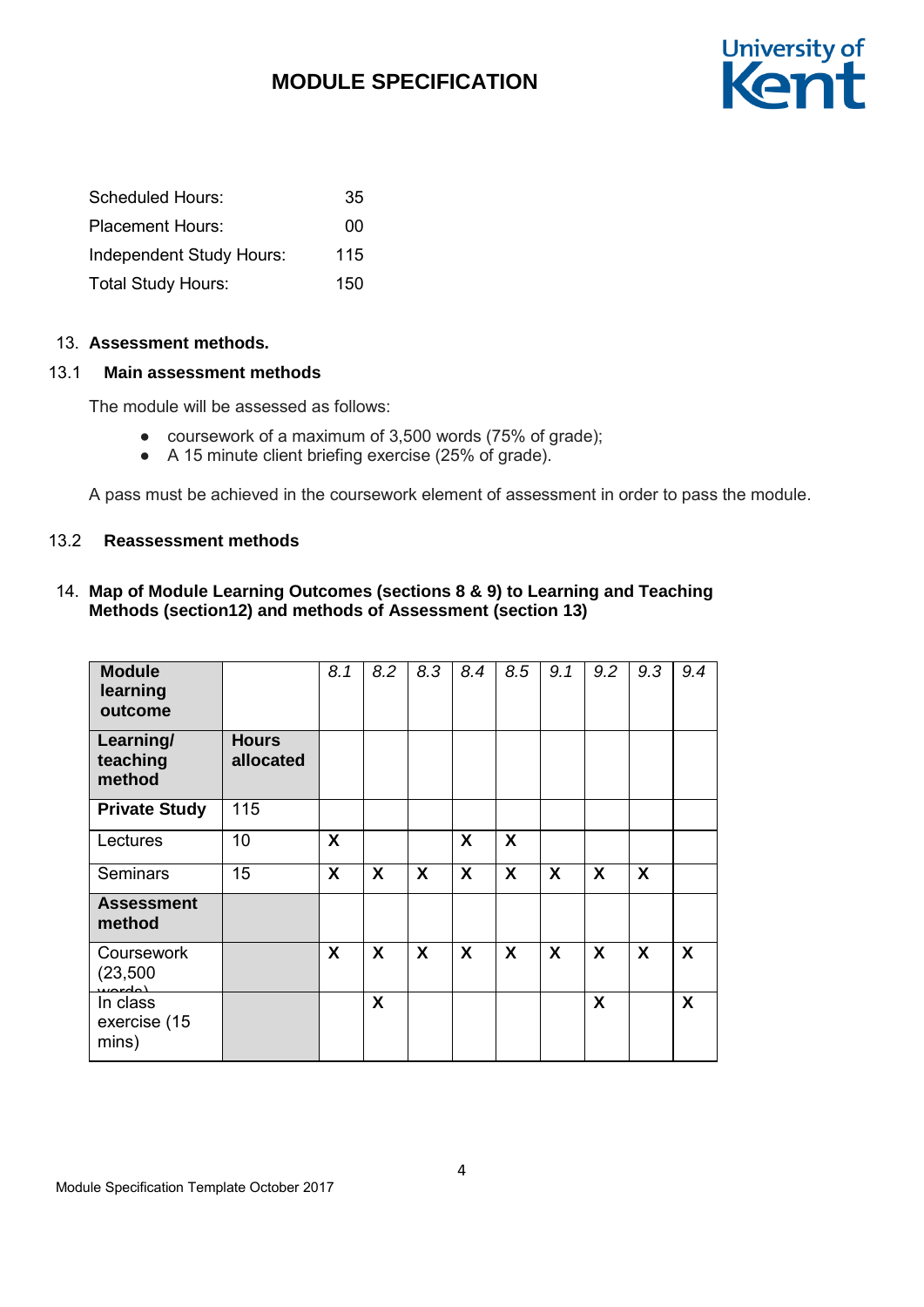

#### 15. **Inclusive module design**

The Collaborative Partner recognises and has embedded the expectations of current equality legislation, by ensuring that the module is as accessible as possible by design. Additional alternative arrangements for students with Inclusive Learning Plans (ILPs)/ declared disabilities will be made on an individual basis, in consultation with the relevant policies and support services.

The inclusive practices in the guidance (see Annex B Appendix A) have been considered in order to support all students in the following areas:

a) Accessible resources and curriculum

b) Learning, teaching and assessment methods

### 16. **Campus(es) or Centre(s) where module will be delivered:**

Pearson College London

#### 17. **Internationalisation**

Contract law in other international jurisdictions will be discussed as appropriate, e.g. geographical jurisdiction clauses, EU provisions, cross-border trade, etc.

**If the module is part of a programme in a Partner College or Validated Institution, please complete sections 18 and 19. If the module is not part of a programme in a Partner College or Validated Institution these sections can be deleted.**

#### 18. **Partner College/Validated Institution:**

Pearson College London

#### 19. **University School responsible for the programme:**

Kent Business School